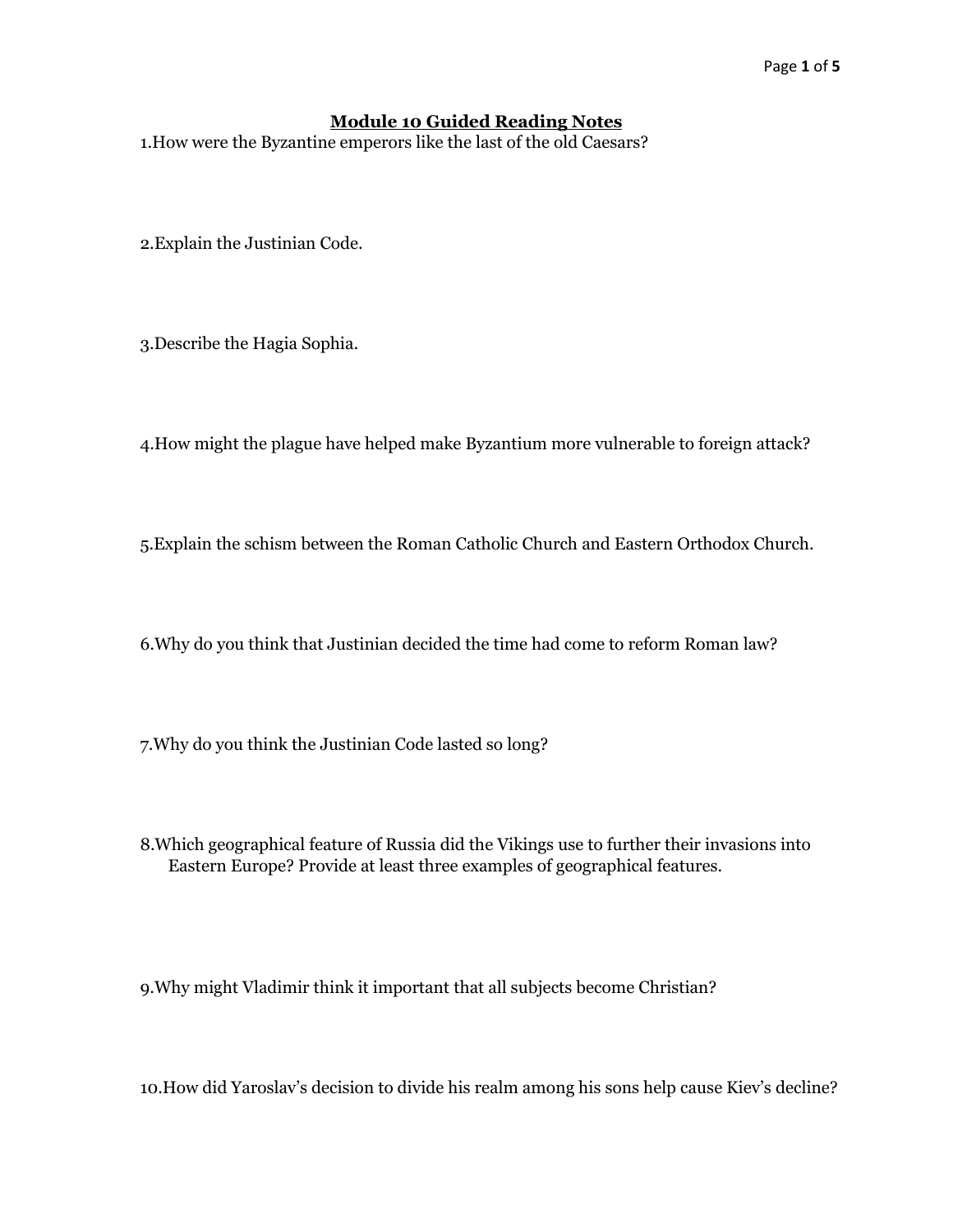11.What main demands did the Mongols make on their Russian subjects?

12.What about Moscow's location was significant?

13.How was Ivan I both friend and foe to the Mongol rulers?

14.What are three ways that civilization in Western Europe declined after the Roman Empire fell?

15.What replaced Roman provinces in the years between 400 and 600?

16.How was the relationship between a Frankish king and the pope beneficial to both?

17.Why was Charles Martel's victory at the Battle of Tours so important for Christianity?

18.What was Charlemagne's greatest achievements?

19.How was the relationship between a Frankish king and the pope beneficial to both?

20.Why was Charles Martel's victory at the Battle of Tours so important for Christianity?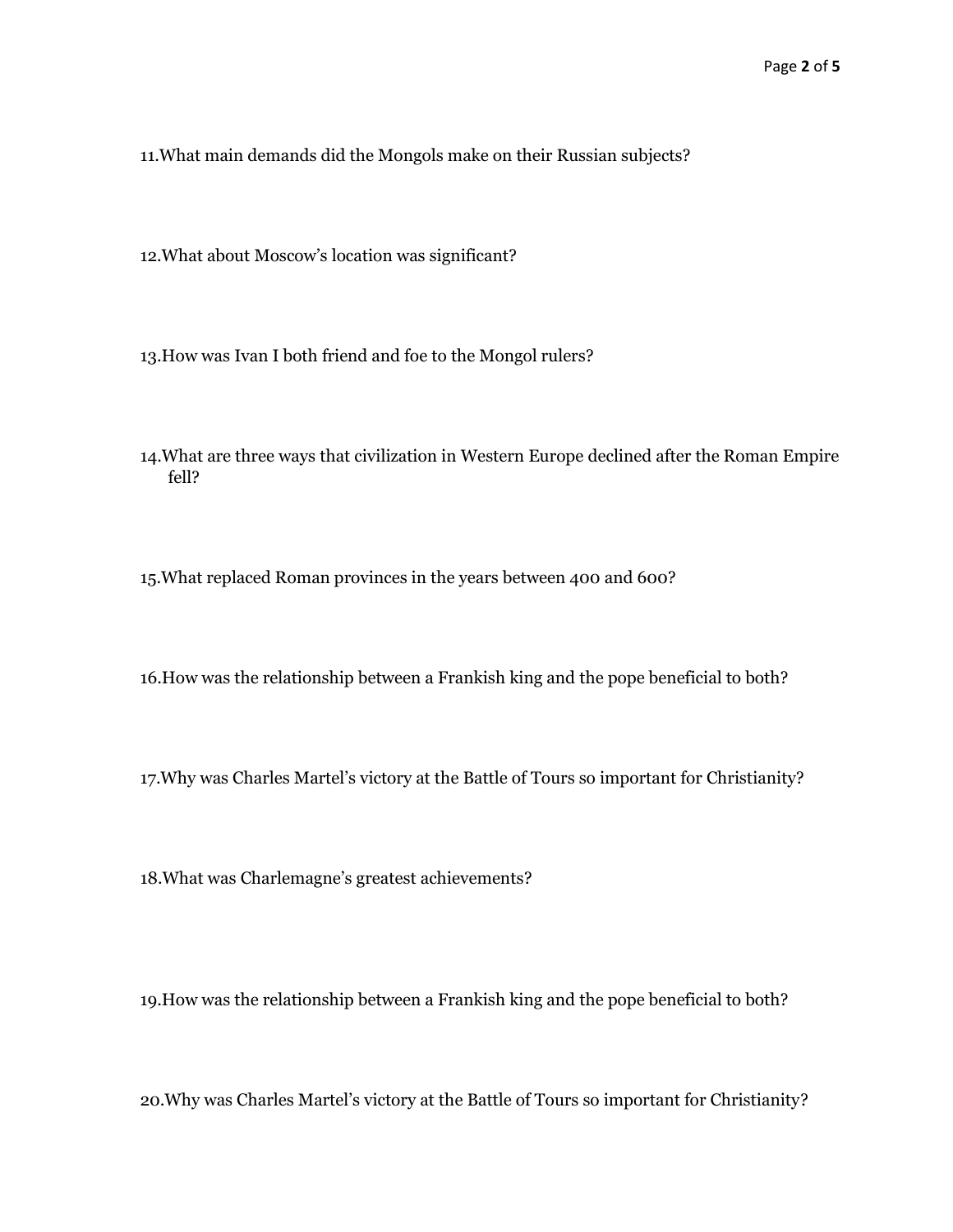21.What lands did the Vikings invade?

22.What was the impact of Viking, Magyar, and Muslim invasions on medieval Europe?

- 23.What were the three social classes of the Feudal system, and how were they connected?
- 24. How might the decline of trade during the early middle ages have contributed to the selfsufficiency of the manor system?
- 25.What are the similarities between feudalism in Europe and feudalism in Japan?
- 26.How were the Vikings different from earlier Germanic groups that invaded Europe?
- 27.How was a manor in the early Middles Ages largely self-sufficient both militarily and economically?
- 28.What benefits do you think a medieval manor provided to the serfs who lived there?
- 29.What were two inventions from Asia that changed the technology of warfare in Western Europe?
- 30.How are tournaments like modern sports competitions?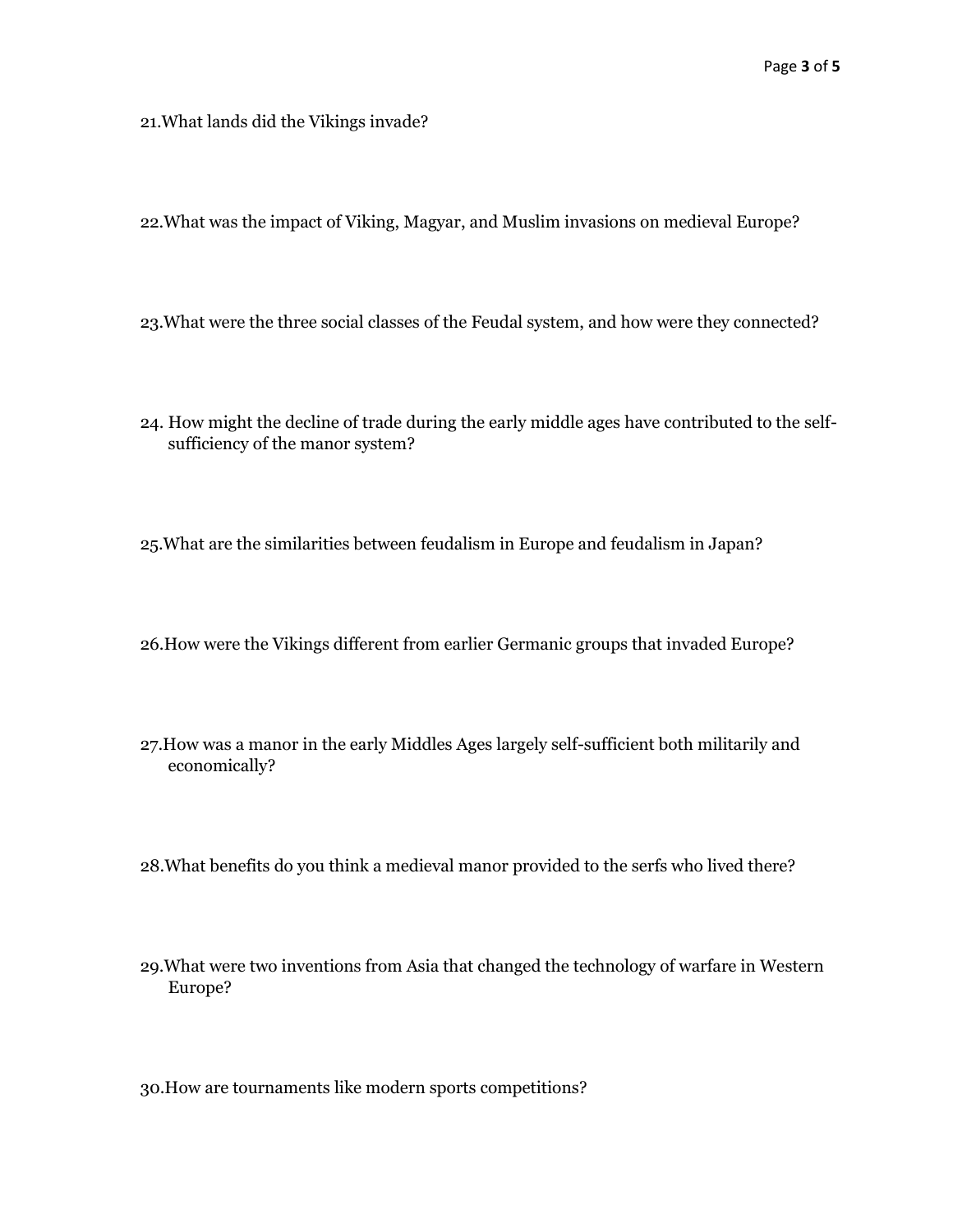31.What were some of the themes of medieval literature?

32.What privileges did a noblewoman have in medieval society?

33.How important of a role did knights play in the feudal system? Identify and explain examples.

34.In what ways were the lives of a noblewoman and a peasant woman similar and different?

35.What were the names and characteristics of the four parts of the Justinian Code?

36.What were some important features of life in Constantinople?

37.Which peoples attacked the Byzantine Empire? What part of the empire did they invade?

38.What does the *Primary Chronicle* say about Rurik and the origin of Novgorod?

39.According to the Primary Chronicle, how did Vladimir choose Byzantine Christianity?

40.How did Moscow's location contribute to its growth?